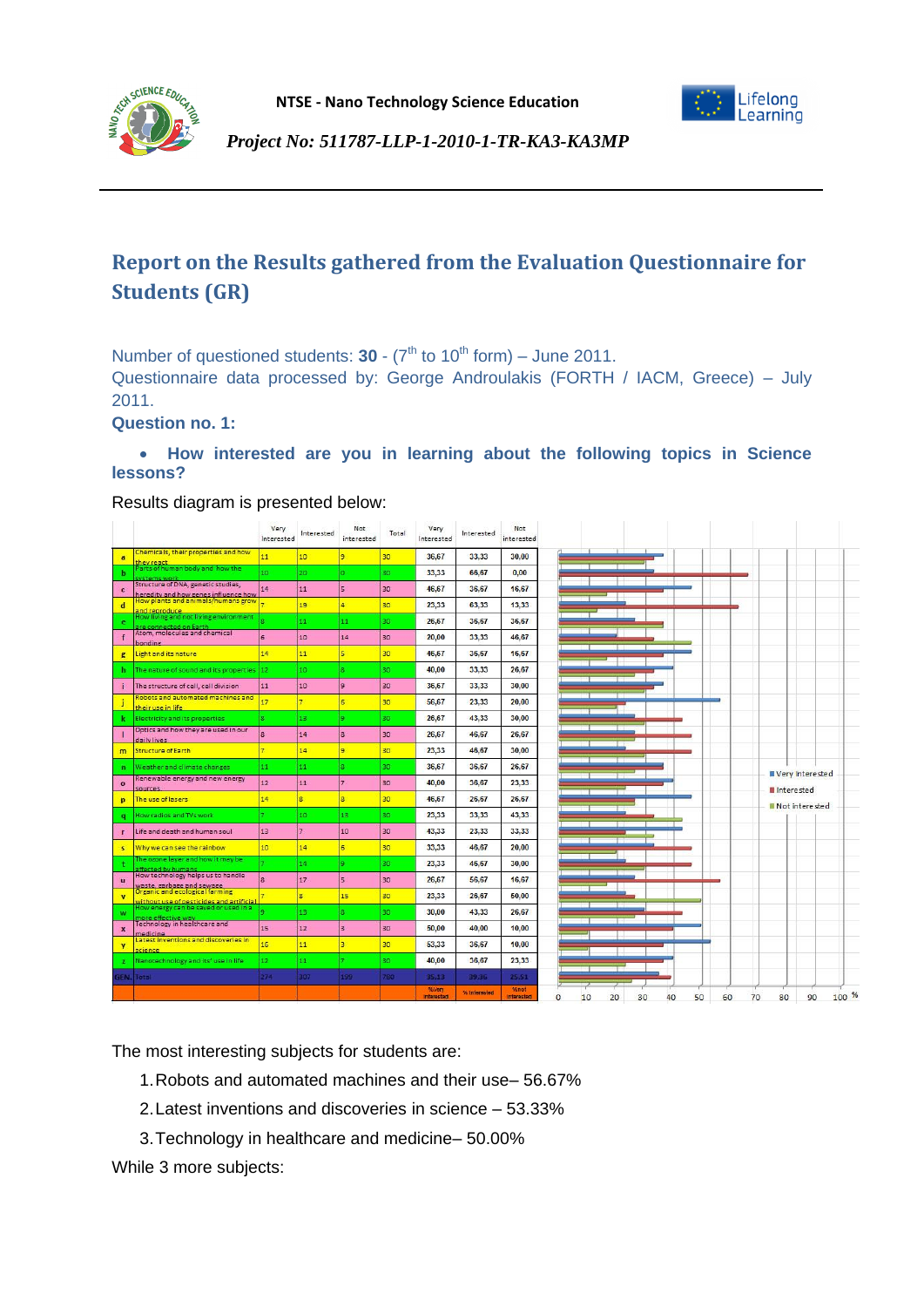



- 1.Structure of DNA, genetic studies, heredity and how genes influence our development
- 2.Light and its nature
- 3.The use of lasers

score quite high (46.67%)

Also it's worth mentioning that ALL students are interested in "Parts of the human body and how the systems work" (Very Interested: 33.33%, Interested: 66.67%)

The less interesting subjects for students are:

- 1.Organic and ecological farming without use of pesticides and artificial fertilizers 50.00%
- 2.Atom, molecules and chemical bonding– 46.67%
- 3.How radios and TVs work 43.33%

## **Question no. 2:**

## **What do you think about Science education in school?**

Results diagram is presented below:

|              |                                                                                | Yes | Maybe | No | Total | Yes   | Maybe    | No<br>523 |
|--------------|--------------------------------------------------------------------------------|-----|-------|----|-------|-------|----------|-----------|
| a            | School science is a difficult subject                                          |     |       |    |       | 30,00 | 36,67    | 33.33     |
| К            | School science has opened my eyes to<br>new careers and new events around      |     |       |    | 30.   | 50,00 | 36,67    | 13,33     |
| $\mathbf{c}$ | I like school science more than most<br>other subjects                         | 17  |       |    | 30    | 56,67 | 16,67    | 26,67     |
| ы            | The things that I learn in science at<br>school will be helpful in my everyday | 16  |       |    | 30    | 53,33 | 30,00    | 16,67     |
| p.           | School science has increased my<br>curiosity about things we cannot yet        |     |       |    | 30    | 66,67 | 23,33    | 10,00     |
|              | School science has increased my<br>appreciation of nature                      | 16  | 11    |    | 30    | 53.33 | 36,67    | 10.00     |
| g            | School science is my way to<br>technology and science knowledge                | 16  | 12    |    | 30    | 53,33 | 40,00    | 6,67      |
|              | <b>GEN.</b> Total                                                              | 109 | 55    |    | 210%  | 51,90 | 31,43    | 16,67     |
|              |                                                                                |     |       |    |       | %Yes  | % May Be | % No      |

 2 out of 3 students (66.67%) consider that "School science has increased my curiosity about things we cannot yet explain".

• In general, more than half of the students have a very positive opinion regarding science

 The answers to "School science is a difficult subject" are balanced (Yes-Maybe-No: 30.00-36.67-33.33%)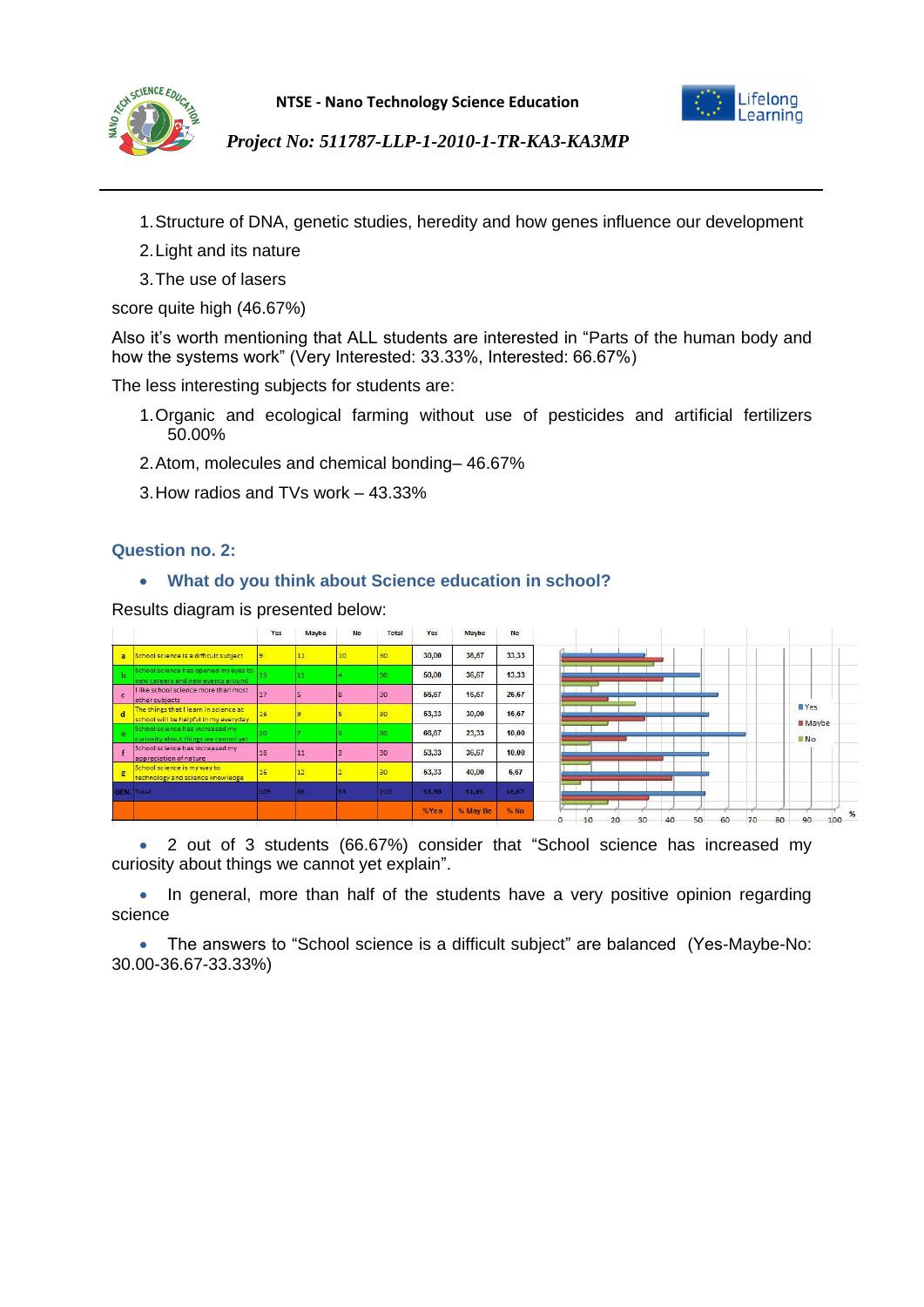



# **Question no. 3:**

**I think that a good way to learn more about science and technology is…**

Results diagram is presented below:

|                | Having lessons in the classroom             | 16  | 13,33  | 13,33           | Having lessons in the classroom                 |
|----------------|---------------------------------------------|-----|--------|-----------------|-------------------------------------------------|
| $\overline{2}$ | Reading textbooks                           | 14  | 11,67  | 11.67           | Reading textbooks                               |
| 3              | Watching clips and documentaries            | 24  | 20,00  | 20,00           | Watching clips and documentaries                |
|                | Simulated labs and simulated<br>experiments | 18  | 15,00  | 15,00           | Simulated labs and simulated<br>experiments     |
| 5              | Real experiments                            | 27  | 22.50  | 22,50           | Real experiments                                |
| 6              | A guided walk in nature                     | 21  | 17,50  | 17,50           | A guided walk in nature                         |
|                | Other                                       |     | 0,00   | $ 00,00\rangle$ | Other                                           |
| GEN.           |                                             | 120 | 100,00 | 30<br>LΟ        | 100 <sup>96</sup><br>60<br>90<br>70<br>80<br>50 |

 22.50% of the students consider real experiments as the best way to learn about Science and Technology while only 11.67% of the students appreciate textbooks as a good way to learn more about science

### **Question no. 4a:**

## **Do you prefer to use computers and the Internet to discover and learn about aspects related to Science topics?**

Results diagram is presented below:

|                                                                         | Yes   | No    |                                 |             |
|-------------------------------------------------------------------------|-------|-------|---------------------------------|-------------|
| Do you prefer to use of computers<br>and internet to discover and learn | 80,00 | 20,00 | 80,00<br>20,00                  | <b>NYes</b> |
|                                                                         | %Yes  | % No  |                                 | <b>MNO</b>  |
|                                                                         |       |       | 0 10 20 30 40 50 60 70 80 90100 | 70          |

 4 out of 5 students (80.00) prefer to use computers and the Internet to discover and learn about aspects related to Science topics.

#### **Question no. 4b:**

#### **Indicate what kind of specific tools you would like to use to discover and learn aspects related to Science topics.**



Results diagram is presented below: